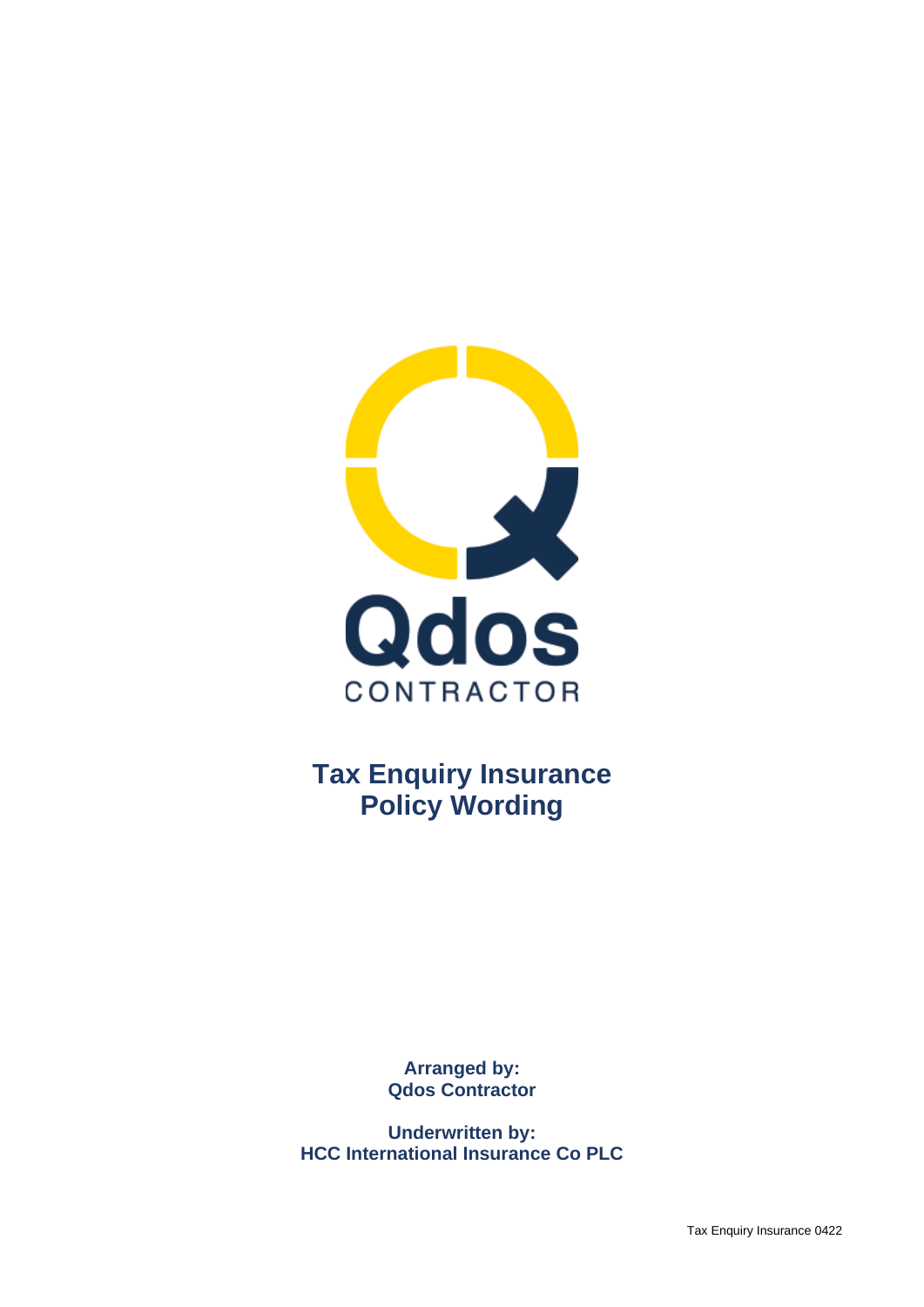# **Tax Enquiry Insurance Policy Wording**

This insurance policy has been arranged by Qdos Contractor and is underwritten by HCC International Insurance Co PLC.

HCC International Insurance Co PLC is registered in England and Wales No. 01575839 Registered office at 1 Aldgate, London, England EC3N 1RE,

Qdos Contractor is a trading name of Qdos Broker & Underwriting Services Limited, authorised and regulated by the Financial Conduct Authority.

HCC International Insurance Co PLC is authorised and regulated by the Prudential Regulation Authority and is regulated by the Financial Conduct Authority.

This can be checked on the Financial Services Register at www.fca.org.uk/register or by contacting them on 0800 111 6768.

This is a claims made policy. Claims must be notified and received by **Qdos** during the **Period of insurance** or the **Notification Period**.

The **Insurer** agrees in consideration of the premium to indemnify the **Policyholder** to the extent and in the manner provided within this Policy in connection with activities within the scope and extent of the business activities of the **Policyholder**.

Unless expressly stated nothing in this Policy will create rights pursuant to the Contract (Rights of Third Parties) Act 1999.

## **Definitions**

The terms defined below will have the same meaning wherever they appear in **Bold** throughout this Policy.

#### **Agent or Representative**

The **Policyholder's** Accountant, bookkeeper or other appropriately qualified person responsible for the preparation and submission of the **Policyholders** tax returns or accounts.

#### **Computer Virus**

A set of corrupting, harmful, or otherwise unauthorised instructions or code, whether these have been introduced maliciously or otherwise, and multiply themselves through a computer system or network of whatsoever nature.

#### **Electronic Data**

Facts, concepts and information stored to form useable data for communications, interpretations, or processing by electronic or electromechanical data processing or other electronically controlled hardware, software and other coded instructions for the processing and manipulation of data, or the direction and manipulation of such hardware.

#### **Excess**

The first amount of any claim specified in the Policy Schedule borne by the **Policyholder** in respect of each and every claim.

#### **Insured Event**

The **Policyholder's** receipt of a notification in writing by HMRC of an enquiry or dispute as covered by this Policy.

#### **Insurer**

HCC International Insurance Co PLC.

#### **Limit of Indemnity**

The amount specified in the Policy Schedule as the maximum amount payable by the **Insurer** in respect of any one claim.

#### **Notification Period**

The 30 day period commencing on the first day following the expiry of the **Period of Insurance** during which a claim can be notified, provided the notification is in respect of an **Insured Event** that occurred during the **Period of Insurance**.

#### **Period of Insurance**

As specified in the Policy Schedule.

#### **Policyholder**

The company, firm, partnership, association, individual or any other entity specified in the Policy Schedule. At the request of the **Policyholder**, the benefit of the policy may be extended to any director or partner in a personal capacity, provided that the director or partner receives income of no more than £15,000 per annum from sources outside the **Policyholder** including, but not limited to, taxable investment, employment, or rental income.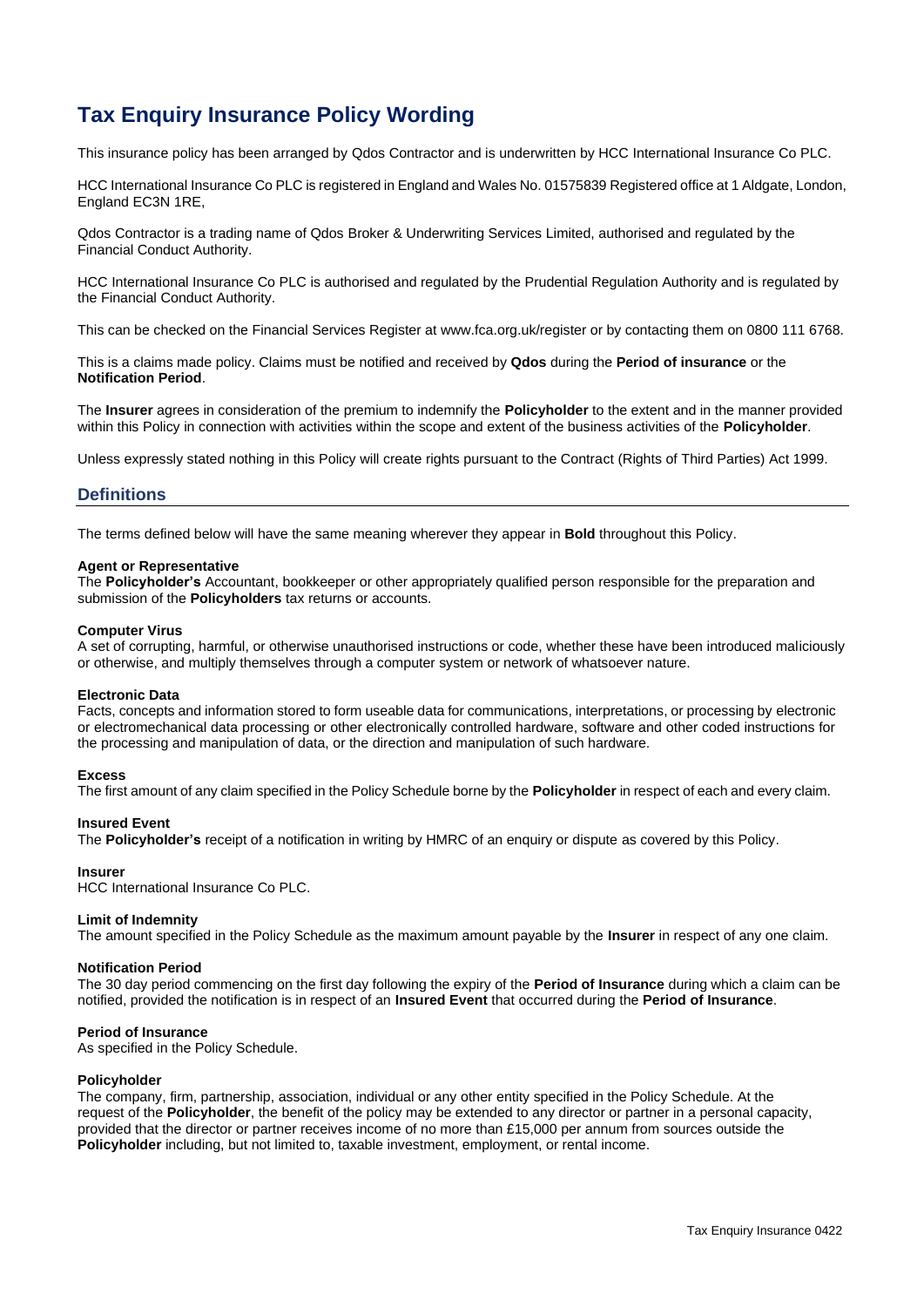## **Professional Fees**

Any fees, expenses and other disbursements reasonably incurred in respect of work undertaken on behalf of the **Policyholder** by **Qdos** in connection with any matter falling within the terms and conditions of this Policy and not exceeding the **Limit of Indemnity**.

#### **Tax Avoidance Scheme**

A mechanism that implements strategies involving artificial transactions and/or business structures that have little or no commercial effect other than producing a tax advantage, regardless of whether or not the scheme has been registered under the DOTAS rules. For the avoidance of doubt, this definition would not apply to a Limited Company found to be in breach of the PAYE and/or NIC Regulations or Part 2, Chapter 8 of Income Tax (Earnings and Pensions) Act 2003 (IR35).

#### **Territorial Limits**

Great Britain and Northern Ireland, excluding the Isle of Man and the Channel Islands.

## **Qdos**

Qdos Broker & Underwriting Services Limited trading as Qdos Contractor, who administers and manages this insurance on behalf of the **Insurer**.

# **Sections of cover**

Cover will only be provided for the sections of cover marked as 'Insured' on the Policy Schedule. Subject to the **Limit of Indemnity**, this policy will cover:

## **Section 1. H M Revenue & Customs (HMRC) Enquiries and Disputes**

**Professional Fees**, less any policy **Excess** that may apply, should the **Policyholder** become involved in:

- a) An enquiry by HMRC into the **Policyholder's** corporation tax or income tax self-assessment return following the issue of formal notification by HMRC.
- b) An enquiry by Fraud Investigation Service (FIS) under Code of Practice 8 provided that at the culmination of such enquiry it is proved that the **Policyholder** was not found guilty of any fraud, fraudulent intent or serious irregularities. The **Policyholder** shall be responsible for payment of **Professional Fees** from the outset of the enquiry, and shall be reimbursed by the **Insurer** if, on conclusion of the enquiry, they are found not guilty of any fraud, fraudulent intent or serious irregularities.
- c) An enquiry by HMRC into the **Policyholder** under the Managed Service Company legislation (Chapter 9, Part 2 of the Income Tax (Earnings and Pensions) Act 2003, Social Security Contributions (Managed Service Companies) Regulations 2007).

## **Section 2. HMRC Pay As You Earn (PAYE) Control Visits**

**Professional Fees**, less any policy **Excess** that may apply, should the **Policyholder** become involved in a compliance check or routine inspection undertaken by HMRC into the operation of PAYE.

#### **Section 3. HMRC PAYE Disputes**

**Professional Fees**, less any policy **Excess** that may apply, should the **Policyholder** become involved in any challenge in writing by HMRC of the accuracy or completeness of returns submitted in accordance with the PAYE regulations following a compliance check or routine inspection undertaken by HMRC into the operation of PAYE.

#### **Section 4. Chapter 5, Part 5 of the Income Tax (Trading & Other Income) Act 2005 Enquiries**

**Professional Fees**, less any policy **Excess** that may apply, should the **Policyholder** become involved in an enquiry by HMRC brought under Chapter 5, Part 5 of the Income Tax (Trading and Other Income) Act 2005.

## **Section 5. Value Added Tax (VAT) Disputes**

**Professional Fees**, less any policy **Excess** that may apply, should the **Policyholder** become involved in:

- a) A dispute following a compliance check or routine inspection undertaken by HMRC of the **Policyholder's** VAT record- keeping;
- b) An enquiry held under Section 60 or 61 of the VAT Act 1994 or any matters handled by the National Investigations Service of HMRC providing that at the culmination of such investigation it is proved that the **Policyholder** was not found guilty of dishonesty, fraud or fraudulent intent.

#### **Section 6. IR35 Enquiries**

**Professional Fees**, less any policy **Excess** that may apply, should the **Policyholder** become involved in an enquiry conducted into the employment status of the **Policyholder** under the PAYE and/or NIC Regulations or Part 2, Chapter 8 of Income Tax (Earnings and Pensions) Act 2003 (IR35).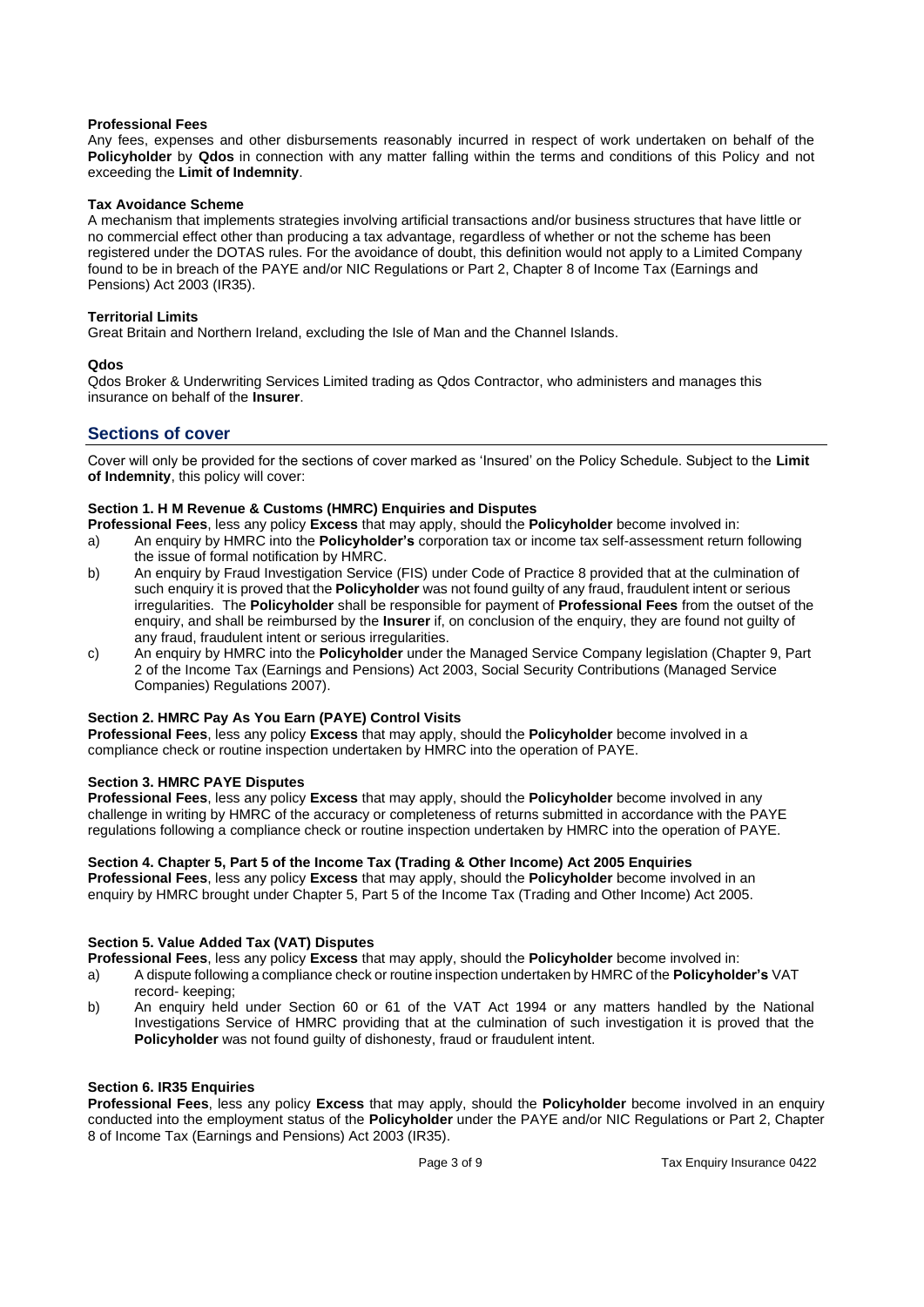

# **General exclusions**

It is hereby agreed and understood that this policy will not cover any claim:

- 1. for any fees, expenses and other disbursements incurred in respect of work undertaken on behalf of the **Policyholder** by any firm, professional, **Agent or Representative** other than **Qdos,** unless **Qdos** or the **Insurer**  has explicitly consented in writing
- 2. where any circumstances are known at the inception of this Policy or the time a **Policyholder** was declared for inclusion under this Policy about which the **Policyholder** knew or ought reasonably to have known was likely to give rise to a claim under this policy.
- 3. in the event of misrepresentation or misdescription of any material fact submitted by the **Policyholder** in their proposal for this insurance.
- 4. which is in any respect fraudulent or if any fraudulent means or devices are used by the **Policyholder** or anyone acting on the **Policyholder's** behalf to obtain any benefit under this Policy.
- 5. which is in any respect dishonest or if any dishonest means or devices are used by the **Policyholder** or anyone acting on the **Policyholder's** behalf to obtain any benefit under this Policy.
- 6. where an **Insured Event** occurs outside the **Period of Insurance** or **Notification Period** unless the **Policyholder** held an equivalent Tax Enquiry Insurance policy with **Qdos** at the time of the **Insured Event** and there has been no break in cover thereafter.
- 7. relating to the defence of any criminal prosecution.
- 8. arising from an enquiry into a **Policyholder's** tax return or an amendment to a **Policyholder's** tax return or any other statutory return that was not submitted within the statutory time limits. In order for the statutory return to be regarded as having been submitted within the statutory time limits, HMRC must have agreed this to be the case and the filing date must not allow HMRC the right to extend their enquiry window beyond the normal time limits.
- 9. arising from an enquiry into a **Policyholder's** tax affairs, if in the absence of a tax return HMRC has not been notified of chargeability to tax, within the statutory time limits.
- 10. relating to any enquiry following the correction of a self-assessment return where the error requiring rectification was due to a deliberate act by the **Policyholder** or any **Agent or Representative** of the **Policyholder**, or where the **Policyholder** refuses HMRC's reasonable request for rectification of the selfassessment return.
- 11. in respect of the preparation or rectification of self-assessment tax returns, accounts, P11Ds, P35s, VAT returns or any other statutory returns or for any **Professional Fees** incurred for the routine presentation of the **Policyholder's** affairs, including the reconciliation of annual accounts with VAT returns.
- 12. in respect of any dispute arising under the National Minimum Wage Act 1998 or the Tax Credits Act 2002.<br>13. brought or commenced outside the **Territorial Limits**. 13. brought or commenced outside the **Territorial Limits***.*
- 14. notified outside of the **Period of Insurance** or the **Notification Period***.*
- 15. in respect of fees of Counsel, unless appointed by the **Insurer** or **Qdos***,* to determine prospects of success.
- 16. in respect of any taxes, interest, penalties and fines or any other duties, which may be imposed upon the **Policyholder***.*
- 17. where the **Policyholder** has adopted a **Tax Avoidance Scheme**.
- 18. directly or indirectly occasioned by, happening through or in consequence of war, invasion, acts of foreign enemies, hostilities (whether war be declared or not), civil war, rebellion, revolution, insurrection, military or usurped power or confiscation or nationalisation or requisition or destruction of or damage to property by or under the order of any government or public or local authority;
- 19. in respect of any direct or indirect consequence of terrorism as defined by the Terrorism Act 2000 and any amending or substituting legislation;
- 20. in respect of any consequence, howsoever caused, including but not limited to **Computer Virus** in **Electronic Data** being lost, destroyed, distorted, altered, or otherwise corrupted.
- 21. directly or indirectly and regardless of any other cause contributing concurrently or in any sequence, originating from, caused by, arising out of, contributed to by, resulting from, or otherwise in connection with:
	- I. irradiation or contamination by nuclear material; or
	- II. the radioactive, toxic, explosive or other hazardous or contaminating properties of any radioactive matter; or
	- III. any device or weapon employing atomic or nuclear fission and / or fusion or other like reaction or radioactive force or matter.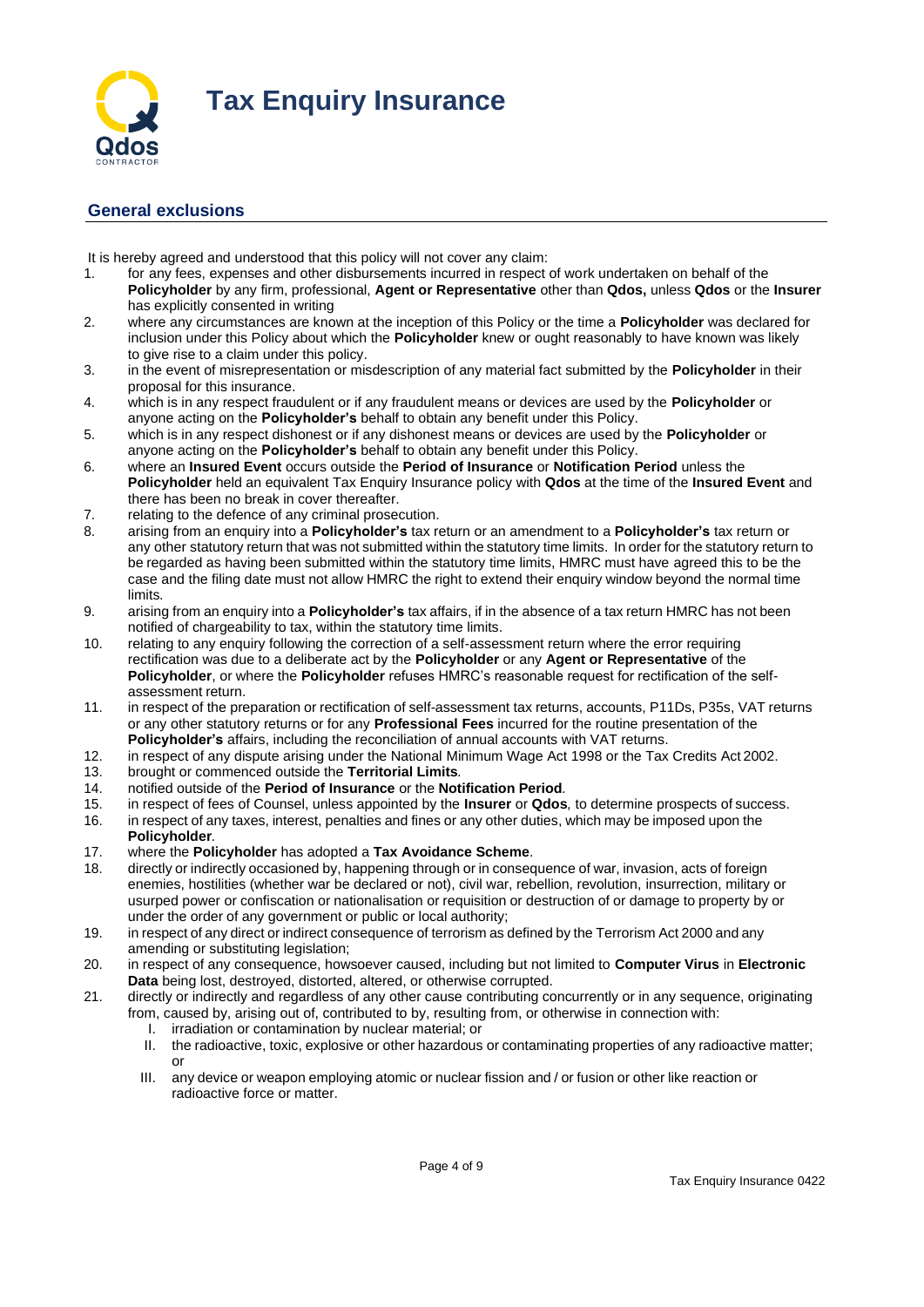

# **General conditions**

## **1. Due Observance**

The **Insurer** will only make payment under this Policy if the **Policyholder** has complied with the terms and conditions of this Policy.

## **2. Cancellation**

**Qdos** shall not be bound to accept renewal of any insurance and may at any time cancel any insurance document by giving 30 days notice in writing where there is a valid reason for doing so. A cancellation letter will be sent to the **Policyholders** last known address. Valid reasons may include but are not limited to:

- a) Where fraud is reasonably suspected
- b) Non-payment of premium
- c) Threatening and abusive behaviour
- d) Non-compliance with policy terms and conditions
- e) The **Policyholder** has not taken reasonable care to provide complete and accurate answers to the questions asked.

Where investigations provide evidence of fraud or a serious non-disclosure, **Qdos** may cancel the policy immediately and backdate the cancellation to the date of the fraud or the date when **Qdos** were provided with incomplete or inaccurate information, which may result in the policy being cancelled from the date the policy was originally taken out.

If **Qdos** cancel the policy and/or any additional covers **Qdos** will refund any premiums paid for the cancelled cover, less a proportionate deduction for the time the **Policyholder** was on cover, unless the reason for cancellation is fraud and/or the Insurer is entitled to keep the premium under the Insurance Act 2015.

#### **3. Disputes**

If there is a dispute between the **Policyholder** and **Qdos** or the **Insurer**, all parties shall agree to the appointment of a suitably qualified arbitrator to decide the matter in accordance with the Arbitration Act 1996. If there is no agreement on an arbitrator, an appropriately qualified person shall be appointed by the President of the Chartered Institute of **Arhitrators.** 

The arbitrator shall have the power to apportion costs. The **Policyholder's** costs in preparation for and representation at meetings with the arbitrator shall not be recoverable under this Policy.

#### **4. Insolvency of the Policyholder**

If the **Policyholder** becomes insolvent during the course of any claim or legal proceedings to which the **Insurer** has consented the **Insurer** shall reserve the right to withdraw consent. The **Policyholder** shall be deemed to be insolvent upon the appointment of an office holder within the meaning given by Section 233(1) or 372(1) of the Insolvency Act 1986.

#### **5. Minimising Claims or Legal Proceedings**

The **insurer** may restrict the amount claimed if the **Policyholder** has not:

- (a) Taken all reasonable steps to minimise the cost and effect of any enquiry or dispute involving HMRC.
- (b) Observed the requirement of taxpayers to maintain records as required under the self-assessment regulations and, in the case of a corporate **Policyholder**, maintain records and books of account in accordance with the Companies Act and for VAT, maintain records in accordance with Schedule 11 of the VAT Act 1994 and the Value Added Tax Regulations 1995.
- (c) Given **Qdos** full co-operation and information including a full and truthful account of their affairs and all relevant documentary or other evidence.

#### **6. Offers of Settlement**

Where the **Policyholder** rejects an offer of settlement, which the **Insurer** or **Qdos** deems to be reasonable, the **Insurer** reserves the right to remove or restrict any further payment of **Professional Fees***.*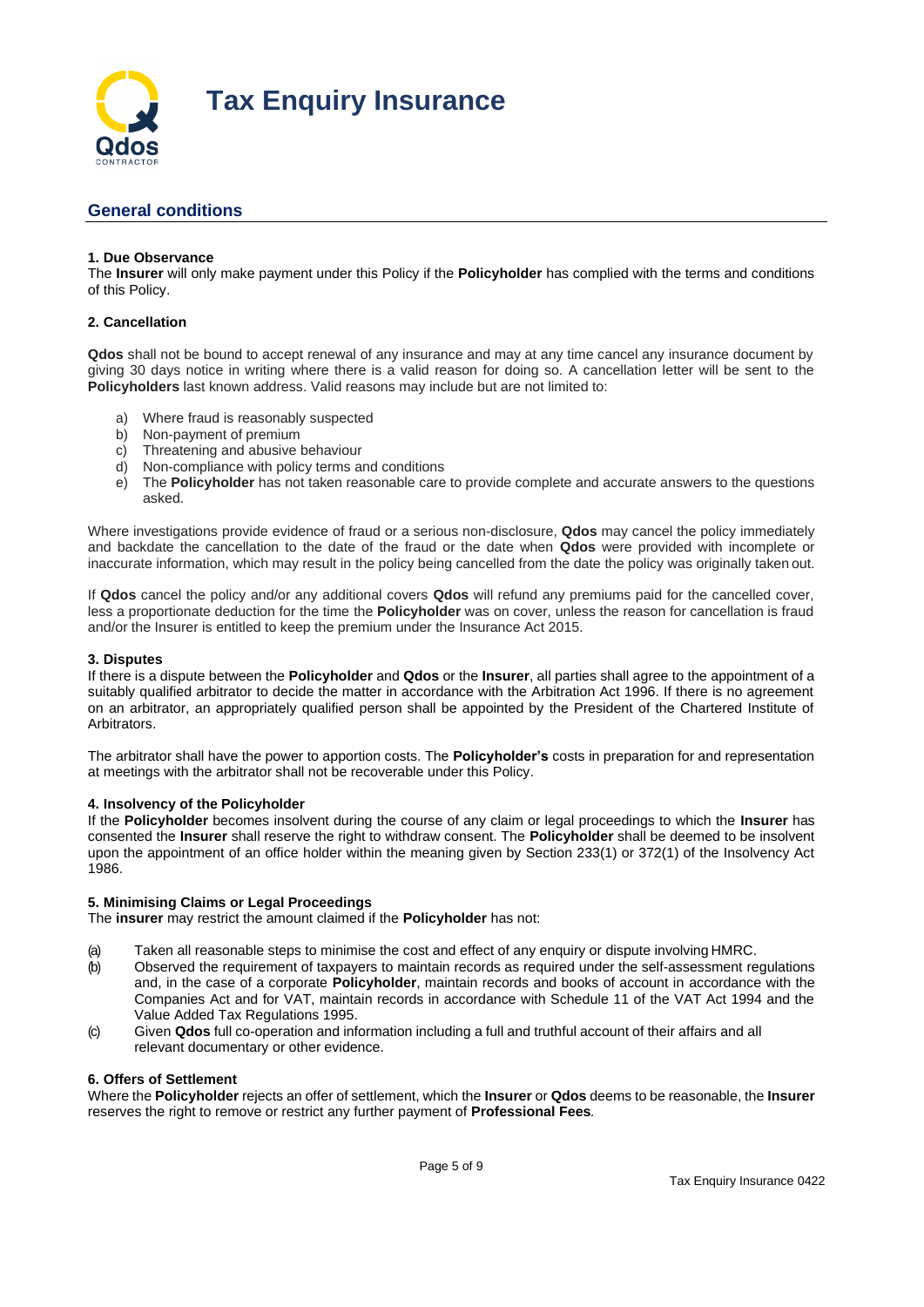

# **Tax Enquiry Insurance**

## **7. Capital Gains Valuations**

Where a valuation is required as a result of an enquiry involving Capital Gains, the **Insurer** reserves the right to limit fees relating to a qualified valuation specialist to no more than £250 where the tax return in question was submitted without a proper valuation being carried out by a suitably qualified person.

## **8. Prepared or Submitted**

Where a **Policyholder's** most recently submitted tax return has significant mis-statements or omissions, any claim as a result of an enquiry into that return may be restricted by **Insurers** to an amount that would have been payable had there been no significant mis-statements oromissions, the **Policyholder** will then be liable for the difference in **Professional Fees**.

#### **9. Governing Law**

Unless some other law is agreed in writing, this policy is governed by English law. If there is a dispute, it will only be dealt with in the courts of England or of the country within the United Kingdom in which the **policyholder** is domiciled**.** 

## **Claims conditions**

#### **1. Prospects of Success**

**Professional Fees** will only be covered under this Policy provided that there are reasonable grounds for representation of the **Policyholder** and provided that **Qdos** is satisfied that there are reasonable prospects of achieving a satisfactory outcome in the enquiry or dispute and that it is reasonable to incur **Professional Fees**.

Reasonable prospects of *achieving* a satisfactory outcome exist if:

- a) On the balance of probabilities, there is a 51% or greater chance of successfully pursuing or defending a claim; and
- b) The benefits likely to be obtained by proceeding with the claim justify the likely costs.

Provided that **Qdos** has managed the dispute from inception, and having regard for prospects of success as above, cover will be provided up to and including **Professional Fees** incurred in respect of preparation and representation of the **Policyholder** at a First-tier tribunal hearing, Upper Tribunal hearing and an appeal following a First-tier or Upper Tribunal decision. Where there is statutory right of appeal to a Tax Tribunal, cover will be provided for an application for a Judicial Review.

If **Qdos**is not satisfied that there are prospects of achieving a satisfactory outcome in the enquiry or dispute **Professional fees** will not be incurred. If the **Policyholder** proceeds with defence at their own cost, and is unsuccessful, the fees incurred in doing so will not be covered. If the **Policyholder** proceeds with defence at their own cost and is successful, then the **Insurer** may indemnify the **Policyholder** for the costs incurred**,** provided the fees are reasonable and proportional, and subject to the terms and conditions of this Policy.

**Professional Fees** will cease if facts become known which mean that a particular claim would not have been accepted under the terms and conditions of this Policy. If the **Policyholder** makes a fraudulent or false claim, this Policy shall become void, any premiums shall be forfeited and any indemnity paid shall be recoverable by the **Insurer**.

#### **2. Duty to Notify**

The **Policyholder** must advise **Qdos** any **Insured Event** as soon as possible and always during the **Period of Insurance** or **Notification Period**.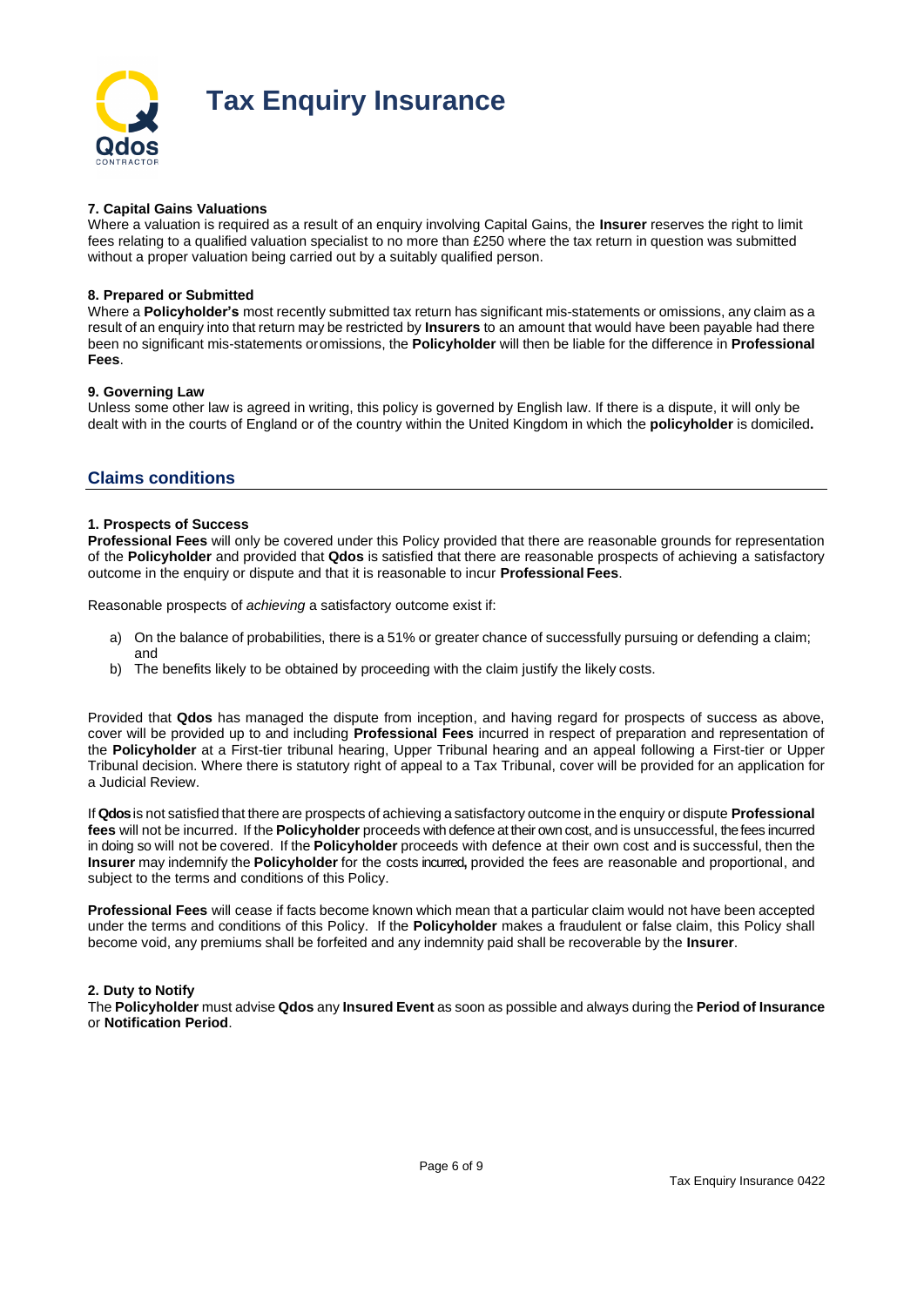

# **Tax Enquiry Insurance**

## **3. Fraudulent claims**

The **Policyholder** must not act in a fraudulent way. If the Policyholder, or anyone acting for the **Policyholder**:

- fails to reveal or hides a fact likely to influence whether **Qdos** accept the proposal, renewal, or any adjustment to the policy;
- fails to reveal or hides a fact likely to influence the cover provided;
- makes a statement to the **Insurer**, **Qdos,** or anyone acting on our behalf, knowing the statement to be false;
- sends the **Insurer**, **Qdos**, or anyone acting on our behalf a document, knowing the document to be forged or false;
- makes a claim under the policy, knowing the claim to be false or fraudulent in any way; or
- makes a claim for any loss or damage caused deliberately by or with the **Policyholders** knowledge.

If a claim is in any way dishonest or exaggerated, the **Insurer** will not pay any benefit under this policy or return any premium to the **Policyholder** and the **Insurer** or **Qdos** may cancel the policy immediately and backdate the cancellation to the date of the fraudulent claim. The **Insurer** may also take legal action against the **Policyholder** and inform the appropriate authorities.

## **4. Initial Acceptance**

In the event of a likely claim:

- a) The **Policyholder** will complete a claim form and return it to **Qdos** together with any relevant information.
- b) **Professional Fees** may be incurred up to £250 prior to receiving a completed claim form.
- c) When the full claim form is received **Qdos** will advise whether there are reasonable prospects of success and a claim has been accepted.

## **5. Information and Particulars**

**Qdos** will be entitled to obtain from the **Policyholder** or their **Agent or Representative** any information or particulars, whether privileged or not, relating to a claim. On request the **Policyholder** will give their **Agent of Representative** any instructions necessary to secure the required access.

#### **6. Recovery of Costs**

Where it is possible for the **Policyholder** to recover costs from the relevant authority following the successful defence of a claim, the **Policyholder** must take all steps necessary to recover such costs and must in turn return any indemnity paid to the **Insurer** or **Qdos***.*

#### **7. Settlement by Insurer**

Where **Professional Fees** are likely to exceed the duties that are being claimed against the **Policyholder**, the **Insurer** may pay the **Policyholder** a sum equivalent to the duties in lieu of **Professional Fees** or further **Professional Fees**.

## **8. Value Added Tax**

The **Insurer** will not be liable to pay any VAT charged for **Professional Fees,** where such VAT can be paid and recovered from HMRC by the **Policyholder**.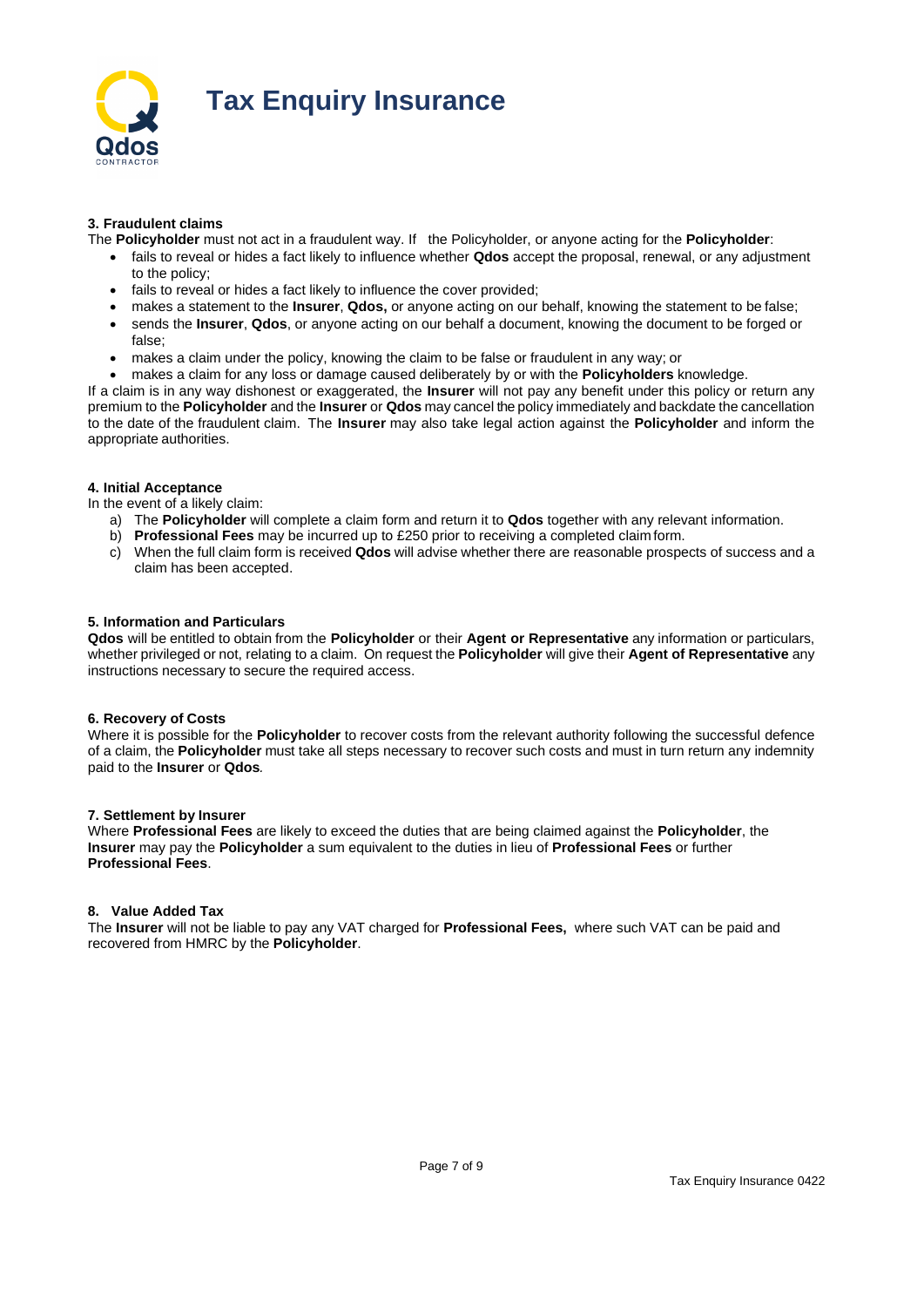

# **Making a Claim**

Claims should be made by contacting *Qdos* on 0116 478 3419, as soon as possible, or by writing to the following address:

Claims Department Qdos Contractor The Grange, Grange Avenue, Rearsby, Leicester, LE7 4FY

Email: Claims@qdoscontractor.com

All notices and communications from the **Insurer** or **Qdos** to the **Policyholder** shall be deemed to have been sent if posted to the **policyholder** at the address stated in the Policy Schedule.

All notices and communications from the **Policyholder** to the **Insurer** or **Qdos** shall be deemed to have been sent if posted to **Qdos** at the below address:

Qdos Contractor The Grange, Grange Avenue, Rearsby, Leicester, LE7 4FY

# **Complaints**

In the event that you are dissatisfied with any aspect of this Policy or the service provided by **Qdos**, please write to: The Nominated Complaints Handler Qdos Contractor

The Grange, Grange Avenue, Rearsby, Leicester, LE7 4FY

Telephone: 0116 269 0999 Email: [feedback@qdoscontractor.com](mailto:feedback@qdoscontractor.com)

If it is not possible to reach an agreement, you have the right to make an appeal to the Financial Ombudsman Service. This also applies if you are insured in a business capacity and have an annual turnover of less than €2 million and fewer than ten staff. you may contact the Financial Ombudsman Service at:

The Financial Ombudsman Service Exchange Tower, Harbour Exchange Square, London, E14 9SR

Tel: 0845 080 1800 Email: [complaint.info@financial-ombudsman.org.uk](mailto:complaint.info@financial-ombudsman.org.uk) Website: [http://www.financial-ombudsman.org.uk](http://www.financial-ombudsman.org.uk/)

The above complaints procedure is in addition to your statutory rights as a consumer. For further information about your statutory rights contact your local authority Trading Standards Service or Citizens Advice Bureau.

#### **The European Commission Online Dispute Resolution Platform (ODR)**

If you were sold this product online or by other electronic means and within the European Union (EU) you may refer your complaint to the EU Online Dispute Resolution (ODR) platform. Upon receipt of your complaint the ODR will escalate your complaint to your local dispute resolution service – this process is free and conducted entirely online. you can access the ODR platform on http://ec.europa.eu/odr. This platform will direct insurance complaints to the Financial Ombudsman Service. However, you may contact the FOS directly if you prefer, using the details as shown above.

The above complaints procedure is in addition to your statutory rights as a consumer. For further information about your statutory rights contact your local authority Trading Standards Service or Citizens Advice Bureau.